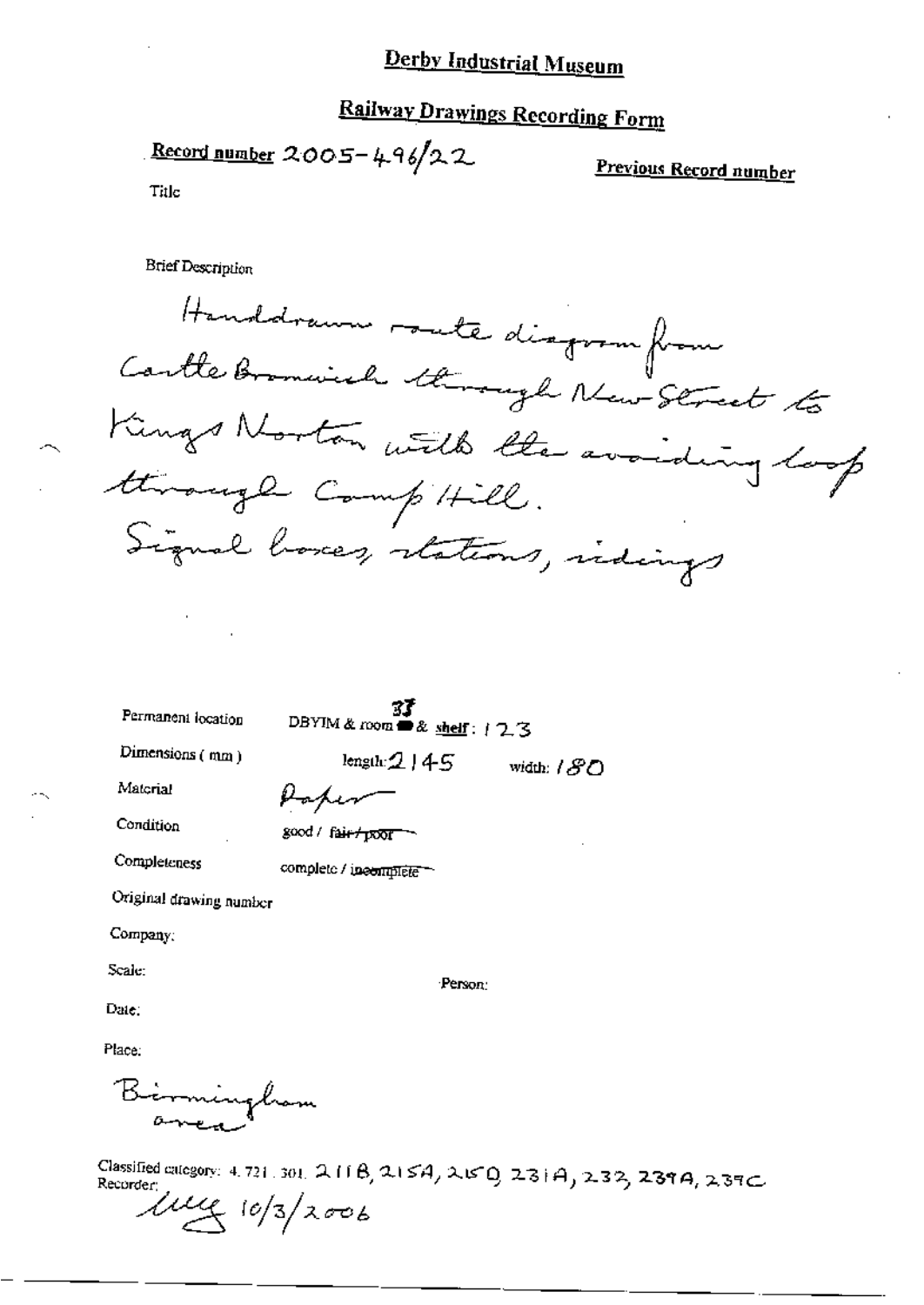## Railway Drawings Recording Form

 $\frac{\text{Record number}}{3^3}$  1971 - 384/338.1 CATTELL Previous Record number  $1459$ Title MIDLAND RAILWAY BIRMINGHAM WEST SURUABAN I  $R$ AILWAY **Brief Description** LAND PLAN Comerabeat for 8 plans of route, from New Street Staten to Lifford.

| Permanent location      | $39$<br>DBYIM & room $49\%$ shelf: $497 - 560.2$ |         |                             |  |
|-------------------------|--------------------------------------------------|---------|-----------------------------|--|
| Dimensions (mm)         | length: $910$                                    |         | width: $540$                |  |
| Material                |                                                  |         |                             |  |
| Condition               | good / f <del>air/poor</del>                     |         |                             |  |
| Completeness            | complete / incomplete                            |         |                             |  |
| Original drawing number |                                                  |         |                             |  |
| Company: MR             |                                                  |         |                             |  |
| Scale.                  |                                                  | Person: |                             |  |
| Date. $1915$            |                                                  |         | W.H.C.Clay<br>Extrite Azent |  |
| Place:                  |                                                  |         | Devly                       |  |
|                         |                                                  |         |                             |  |

Classified category: 4, 721, 301, 238, 239A, 239A Recorder:  $414\frac{1}{4}$   $17\frac{1}{5}$   $2002$ 

 $\mathcal{C}$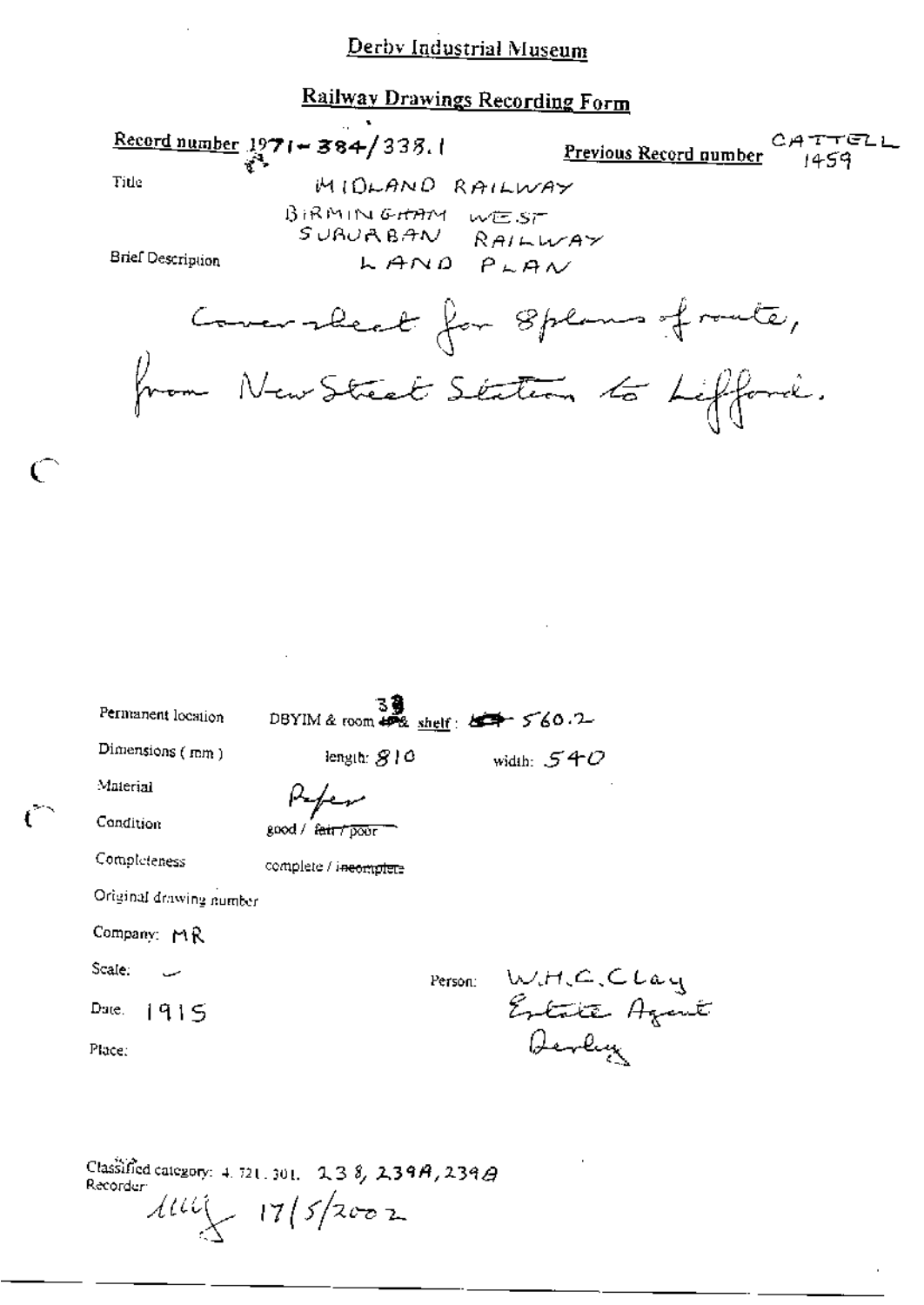## Railway Drawings Recording Form

Record number 1971-384/338.4 CATTELL Previous Record number  $14.59$ Title BIRMINGHAM WEST SUBURBAN BRANCH **Brief Description** Heavest monte rhoming tracks, buildings, roads, watercourses brunderie Church Road Station area 8 adyacent cand County of Warwich: City & County Borough of Birminghas Parish of Birmingham Farmerly Parish of Edglianten. Landaumers: Sharpners New Dochos Gloweester & Birmingham Nanigation Co. JComforth. Frederick Nelson. Richard Reyton, Jesse Collings, E Phipson, William Phipson. J Simmons. W Brooks. JBWeitelause. Lord Calteroope. Frederick Henry William Basen Calthorpe. Permanent location DBYIM & room # & shelf: 2 560.2 Dimensions (mm) length: STC width:  $54c$ Material  $H + V$ Condition good / fair / poor Completeness complete / incomplete-Original drawing number  $5$ ir EET3 Company: MR Scale:  $1'' = 2c$   $\pi$   $\hat{m}$  S Person: Date:  $DEC$  1915 Place: Church Road  $432MP - 444MP$ Station

Classified category: 4.721.301., 238, 239A, 239B Recorder  $11/5/2002$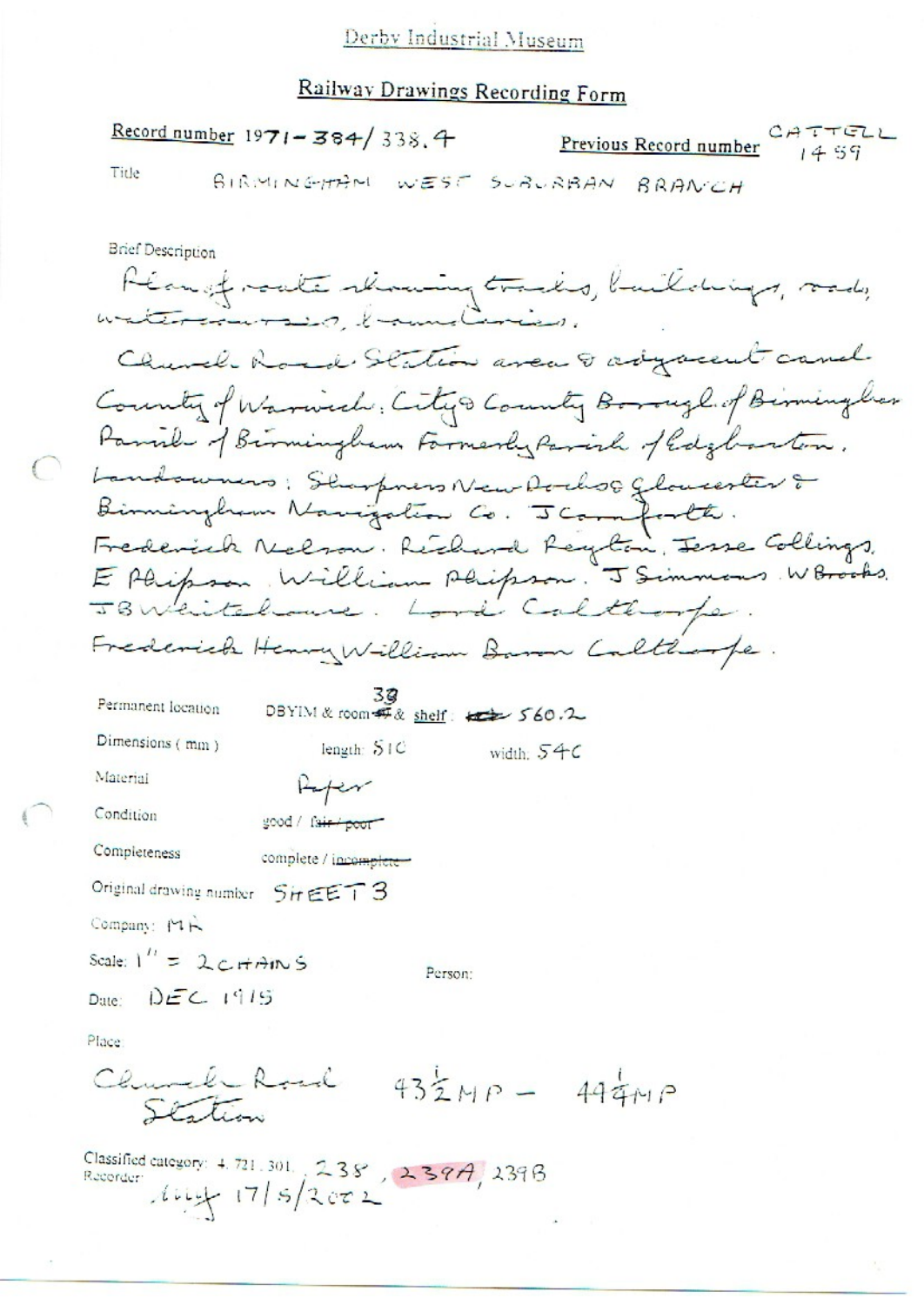### Railway Drawings Recording Form

CATTELL Record number  $1971 - 384 / 338.5$ Previous Record number  $14.57$ Title BIRMINGHAM WEST SURURBAN BRANCH **Brief Description** Plangt sate showing tracks, buildings, rad, versonservation, to connect are .<br>County of Warnsick. City Dolor is the County Borough

of Birmingham, Parish of Birmingham formerly Parul of Edgbarton. Station area and advancent consuler. Port of route of Elan Aguadunt. Landonnes, Sharpners New Archo & Glomeerlar & Landswers; ELAnker WBrooks, JBWditchouse. Lord Calltope.<br>Frederich Henry William Baron Caltairope. 39 Permanent location DBYIM & room 静 & shelf: 40±-560.2 Dimensions (mm) length: STC width:  $540$ Material Aufer Condition good / fa<del>n : poor</del> Completeness complete / incomplete-Original drawing number 5HEET 4 Company:  $M \hat{K}$ Scale:  $1'' = 2c + A$  m S Person:  $_{\text{Date}}$   $\rightarrow$  DE C  $\rightarrow$  1975 Place: Somerset Road  $444MP - 45MP$ Santin

ंडे Classified category:  $+721$ ,  $301$ ,  $-2$ ,  $3$ ,  $4$ Recorder  $\mu$   $\frac{1}{\sqrt{7}}$  17/5/2002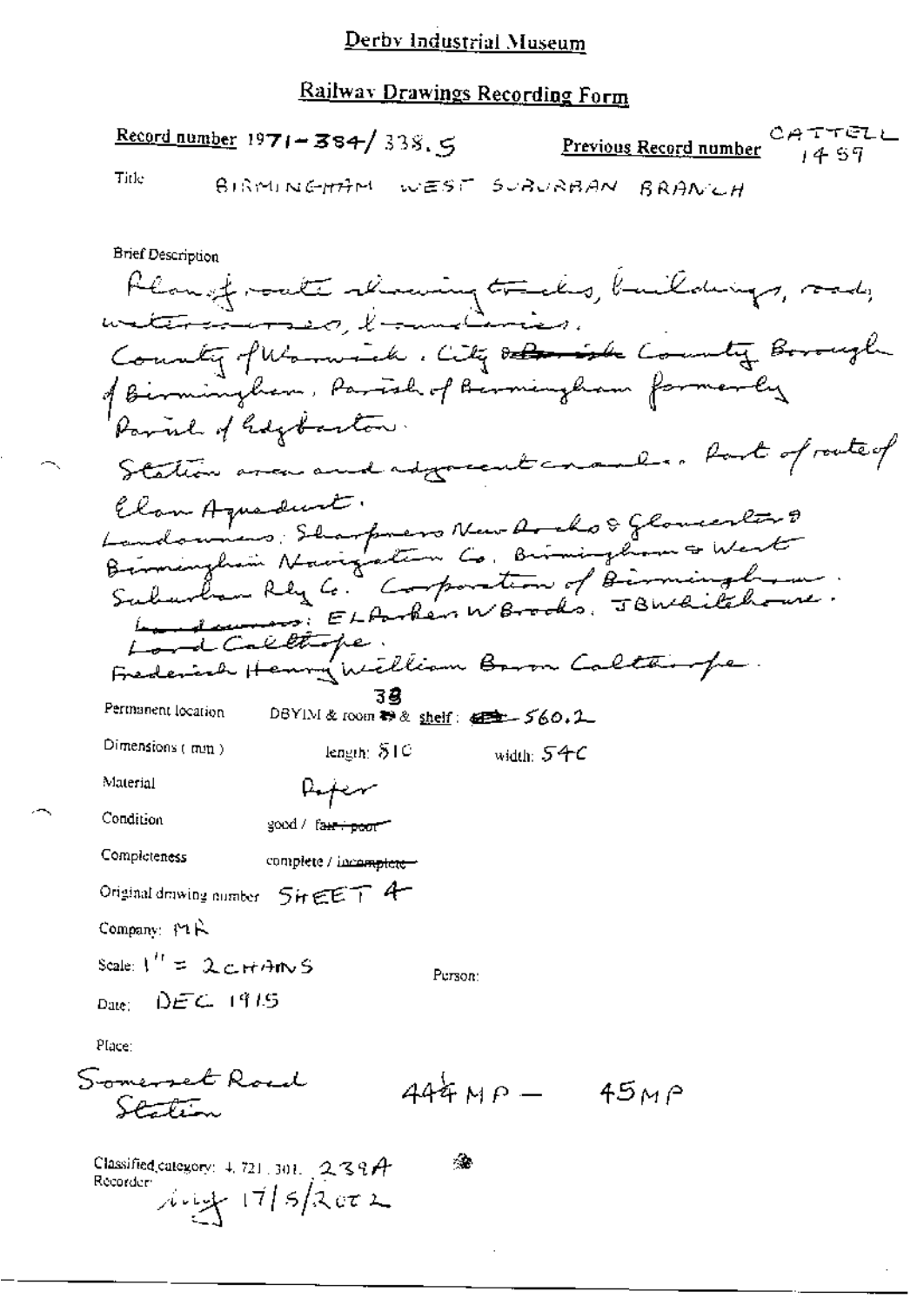## Railway Drawings Recording Form

## Record number  $1971 - 384 / 591.1$

Previous Record number  $1538$ 

Title

**Brief Description** 

County of Warwich. Parcial of Edglaston.<br>Landowner: Lord Calillorpe. Part of MR West Sabarban route.  $12 MP$  at station - IM67cH. adjacent to birmingham & Warrester Canal,

| Permanent location                                | DBYIM & room 49 & shelf: $120$              |                                  |
|---------------------------------------------------|---------------------------------------------|----------------------------------|
| Dimensions (mm)                                   | length: $\mathcal{S}\mathcal{A}\mathcal{S}$ | width: $540$                     |
| Material                                          |                                             | This trace paper imporporantelia |
| Condition                                         | good / fa <del>ir / poo</del> r             |                                  |
| Completeness                                      | complete / incomplete                       |                                  |
| Original drawing number $S$ #EET $S$              |                                             | W.18                             |
| Company:                                          |                                             |                                  |
| Scale: $\int_0^{\theta} = \int C d\theta d\theta$ |                                             | Person:                          |
|                                                   |                                             |                                  |

Date:

Place:

Somerset Road Station

Classified category: 4, 721, 301, 239A Rucorder: Muy 29/8/2003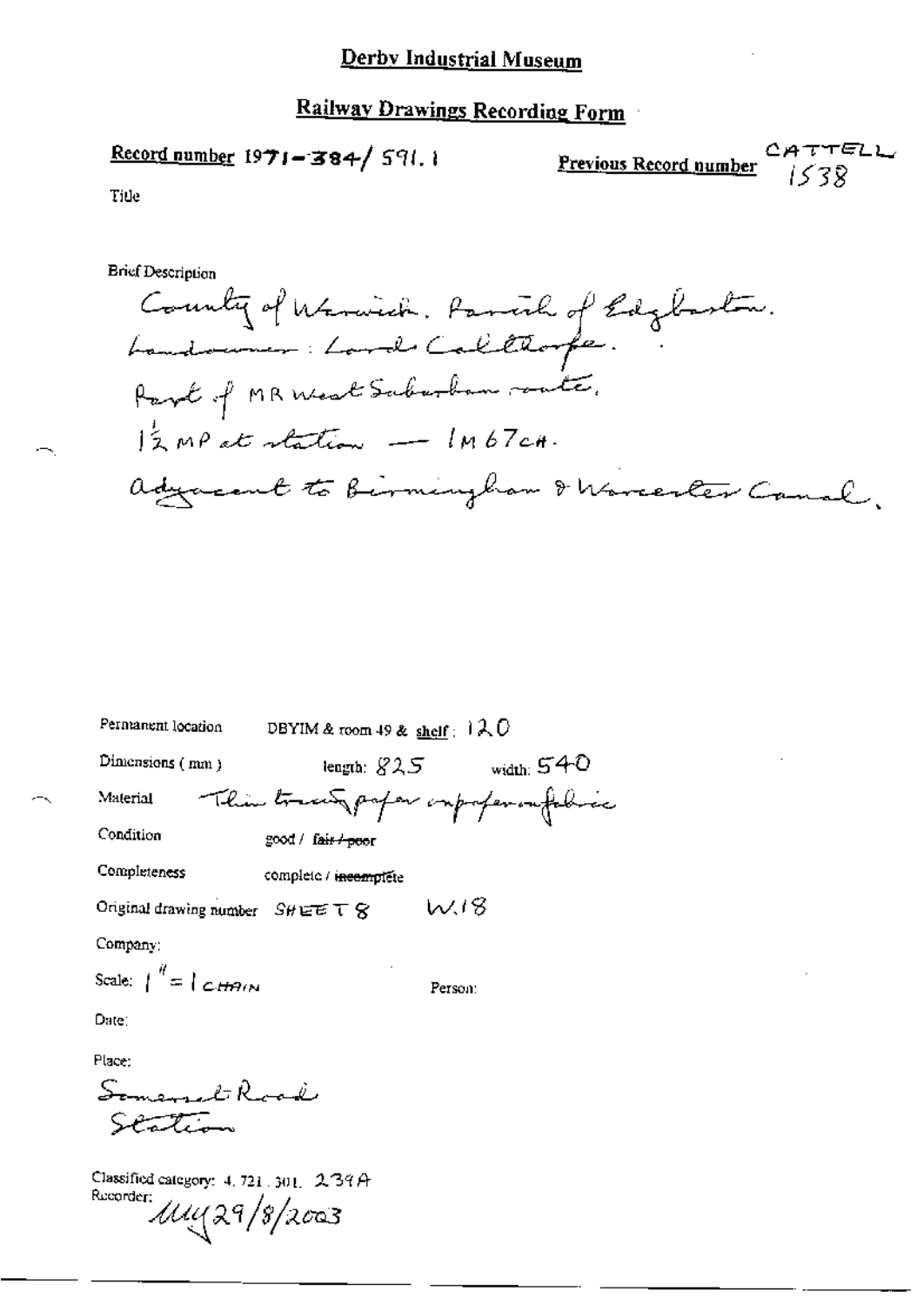#### **Railway Drawings Recording Form**

$$
\underline{\text{Record number 1971} \div 384 / \text{59} \land 2}
$$

TTELL Previous Record number  $15.38$ 

Title

**Brief Description** 

County of Warmick. Parish of Edglaston Landouner: Lord Callarpe. Part of MR West Suburban routes.  $Imb7cm - 2m13cm$ Adjacent to Birmingham SWorcesterCanal.

| Permanent location                                             | DBYIM & room 49 & shelf: $12$ -O                 |            |
|----------------------------------------------------------------|--------------------------------------------------|------------|
| Dimensions (mm)                                                | leagth: $9.25$                                   | wid⊔n: 540 |
| Material                                                       | Thinkied proper imperfer on folice.              |            |
| Condition                                                      | good / fair $\leftrightarrow$ poor $\rightarrow$ |            |
| Completeness                                                   | complete / incomplete-                           |            |
| Original drawing number $S H \in \mathbb{F} \cap \mathbb{R}$ . | W18                                              |            |
| Company:                                                       |                                                  |            |
| Scale: $\vert \leq \vert$ CHAIN                                | Person:                                          |            |
| Date:                                                          |                                                  |            |
|                                                                |                                                  |            |

Place:

Someon threal - South

Classified category: 4, 721, 301,  $2 \cdot 3 \cdot 9 \cdot 7$ Recorder: *Ally* 29/8/2003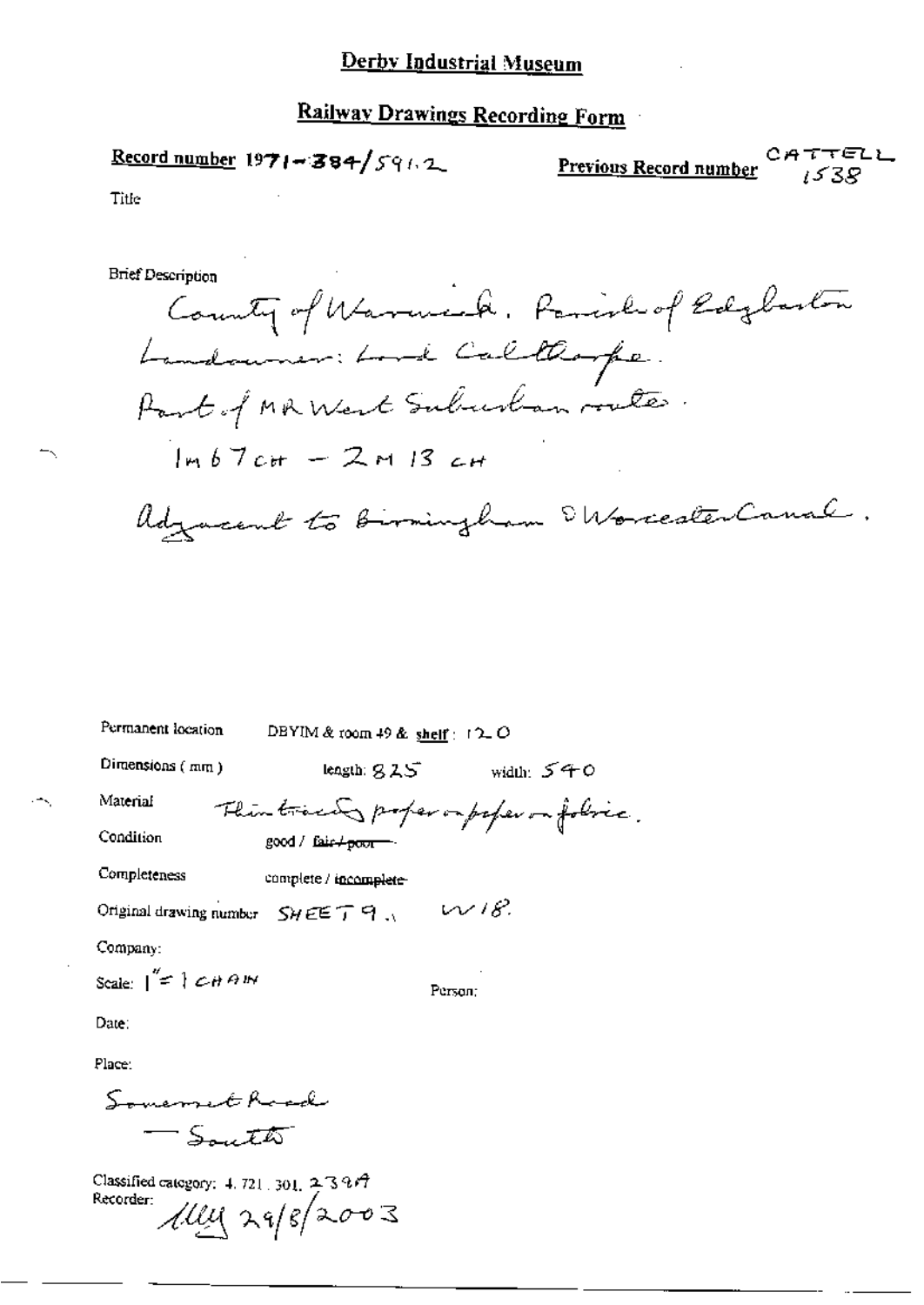### Railway Drawings Recording Form

Record number  $1971 - 384 / 338$ , 6

CATTELL Previous Record number 1457

Title

BIRMINGHAM WEST SURURBAN BRANCH

**Brief Description** Plansfronte showing tracks, buildings, rods,<br>watercourses, bannolivies. County of Warnich. County of Worcaster. City & County Borough of Birmingham. Parish of Birmingham. Farmerly Parish of Edglartin Selly Ock Station area, Kindust across canal. Advancent myle tradivisionat. Cycle Works by come . Part of Clan Aquadust. Landcumens; Shanfners New Docks Iflorenester & Birmaryhan Novigation Co. B'han & West Saburban Rhylo. Elliotts Metal Cobtil, George North, ASutton,  $39$ <br>DBYIM & room  $4.4$  shelf:  $47/60.2$ Permanent focation Dimensions  $(mn)$ length, SIG width:  $54c$ Material Aper Condition good / fair poor Completeness complete / incomplete-Original drawing number  $5$   $\overline{r}$   $\in$   $\overline{r}$   $\overline{r}$   $\overline{S}$ Company: PIR Scale:  $1'' = 2c$  if  $\theta$  in S Person:  $p_{\text{unc}} = |\hat{p}| \mathcal{EL} = 1|^2/5$ Place:

Selly Oak  $45MP 45$ zm P Station

Classified category:  $4.721$  ,  $301$ ,  $2.3.9$  $4.7$ Recorder:  $444.175/2002$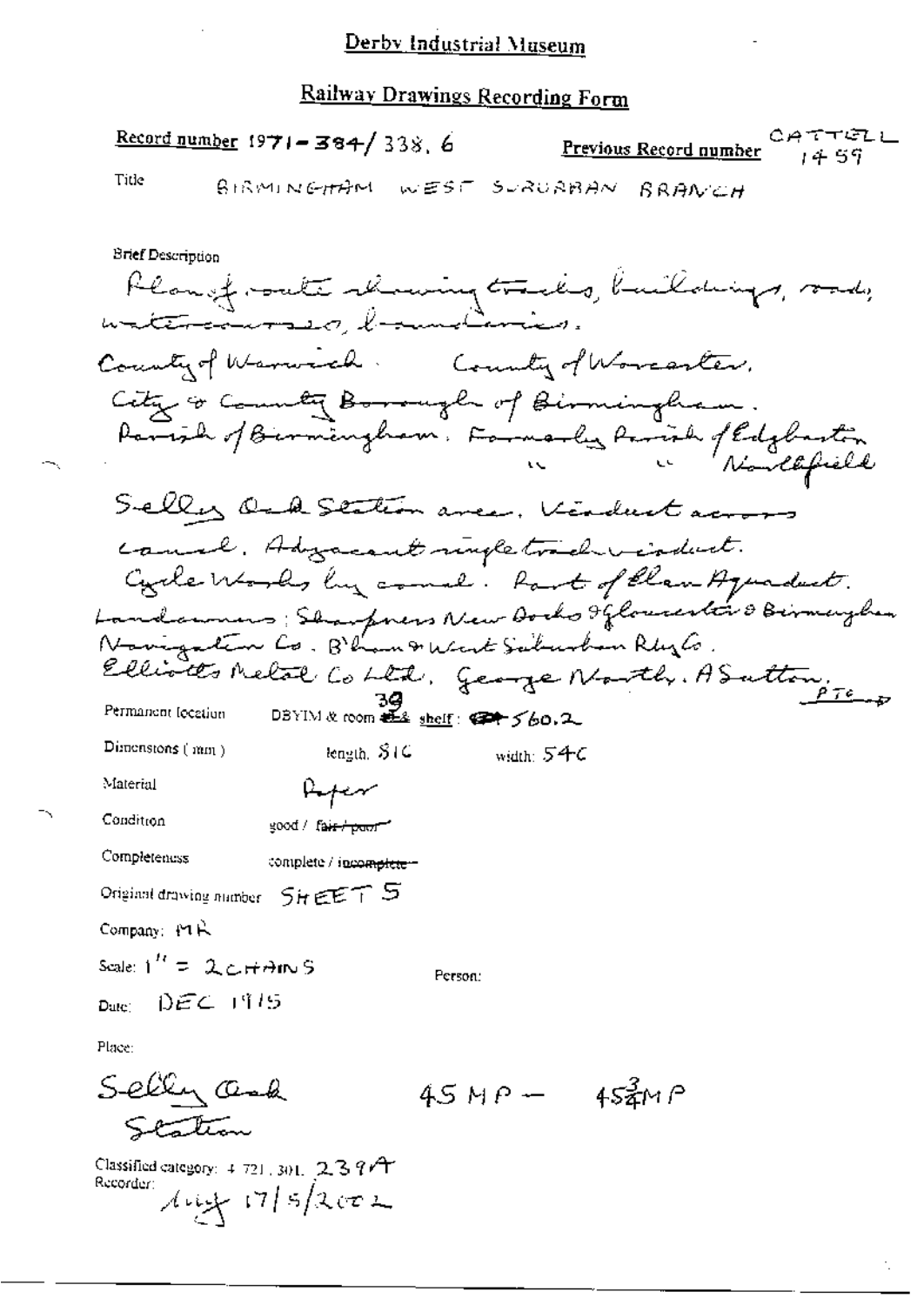# Railway Drawings Recording Form

|                            | $\frac{\text{Record number}}{1971 - 384}$ 338.7 |                                               |  | <u>Previous Record number</u>                                                                                                                                                                                                                                                                                       | CATTELL<br>1457 |
|----------------------------|-------------------------------------------------|-----------------------------------------------|--|---------------------------------------------------------------------------------------------------------------------------------------------------------------------------------------------------------------------------------------------------------------------------------------------------------------------|-----------------|
| Title                      |                                                 |                                               |  | BIRMINGHAM WEST SURURBAN BRANCH                                                                                                                                                                                                                                                                                     |                 |
| Brief Description<br>- 0.5 |                                                 | <b><i>Company Company Company Company</i></b> |  | $\frac{1}{1}$ $\frac{1}{1}$ $\frac{1}{1}$ $\frac{1}{1}$ $\frac{1}{1}$ $\frac{1}{1}$ $\frac{1}{1}$ $\frac{1}{1}$ $\frac{1}{1}$ $\frac{1}{1}$ $\frac{1}{1}$ $\frac{1}{1}$ $\frac{1}{1}$ $\frac{1}{1}$ $\frac{1}{1}$ $\frac{1}{1}$ $\frac{1}{1}$ $\frac{1}{1}$ $\frac{1}{1}$ $\frac{1}{1}$ $\frac{1}{1}$ $\frac{1}{1}$ |                 |

 $45\frac{3}{4}MP - 46\frac{1}{2}MP$ Bournville

Classified category: 4, 721 701, 239 A<br>Recorder  $\int \int \int \frac{1}{7}$  | 5 | 2 c 2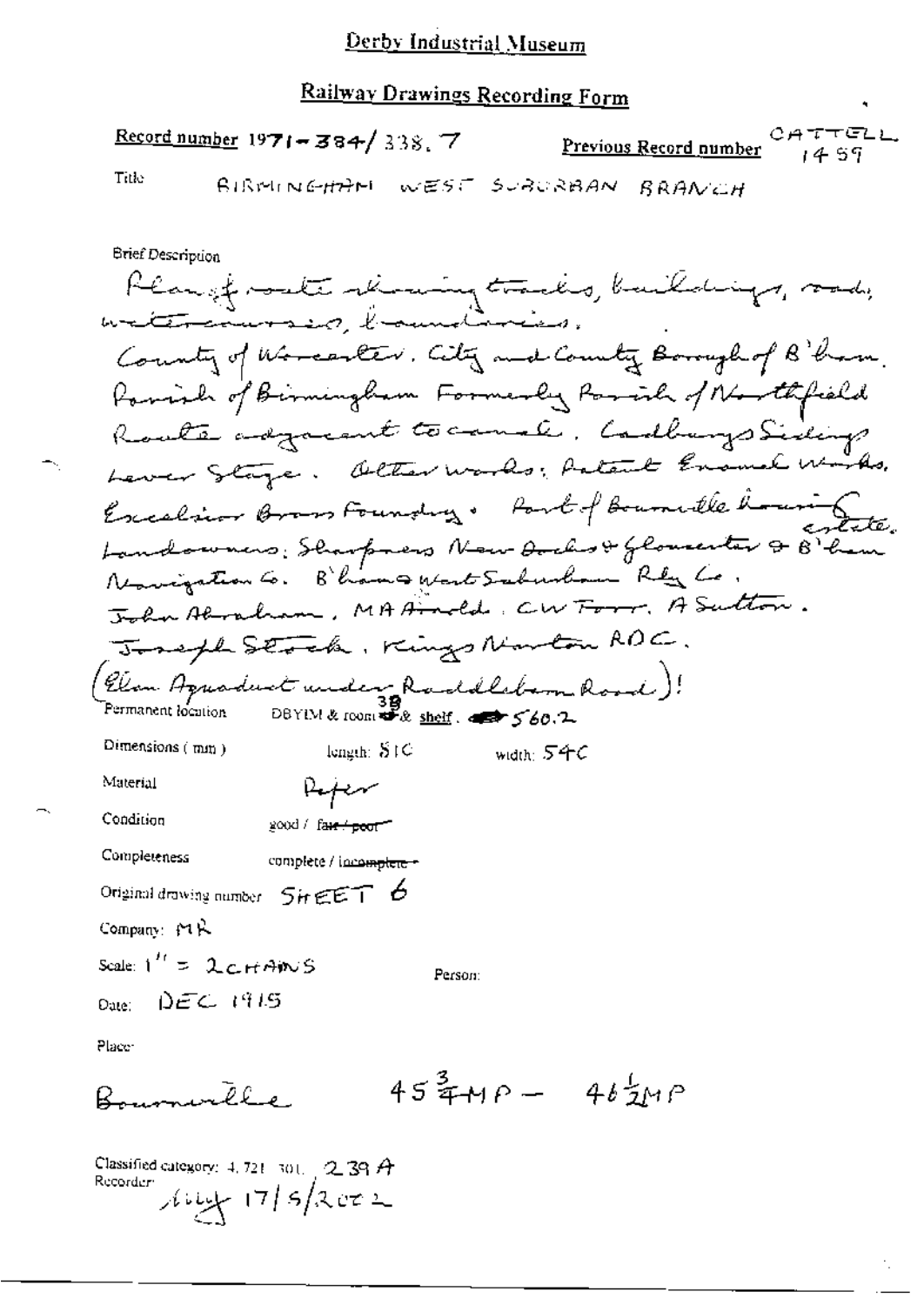#### Railway Drawings Recording Form

Record number  $1971 - 384 / 338.8$ 

Previous Record number

Tirle

BIRMINGHAM WEST SUBURBAN BRANCH

**Brief Description** Alangfracte showing tracks, buildings, sady<br>atenedurass, brownsburies. County of Worcester. City and County Borough of B Ram. Parish of Birmingham Formerly Parish of Kings Norton. Route through Bournoille with Codbays rulet. Sunction at Bournaille & Stirchly Street S.B. Bournaille Engine Sheads. Landowners: Sharpners New Aochst Gloucester F<br>B'ham Navezation Co. B'hano Mert Salusban RigCo. Henry Edwin Tonden. Tosaph Stock. Corp of B'ham. Richard & George Cadbary. Kings Norton RDC. HE Jordan. Permanent focation DBYIM & room #2 shelf +++ 560.2 WCRussall <del>Jam</del>er Baldwin, Dimensions (min) tengin, STC width:  $54C$ Material Afer Condition good / fair / poor" Completeness complete / incomplete Original crawing number SHEET 7 Company:  $MK$ Scale:  $1'' = 2cHANS$ Person:  $_{\text{Date}}$   $_{\text{DEC}}$   $_{\text{19.15}}$ Place:

 $46\frac{1}{2}MP - 474MP$ Bouncillo Station Classified category: 4.721-301.  $2394$ ,  $2392$ .

Recorder  $\lambda$  king  $\sqrt{7/5}/2$  or 2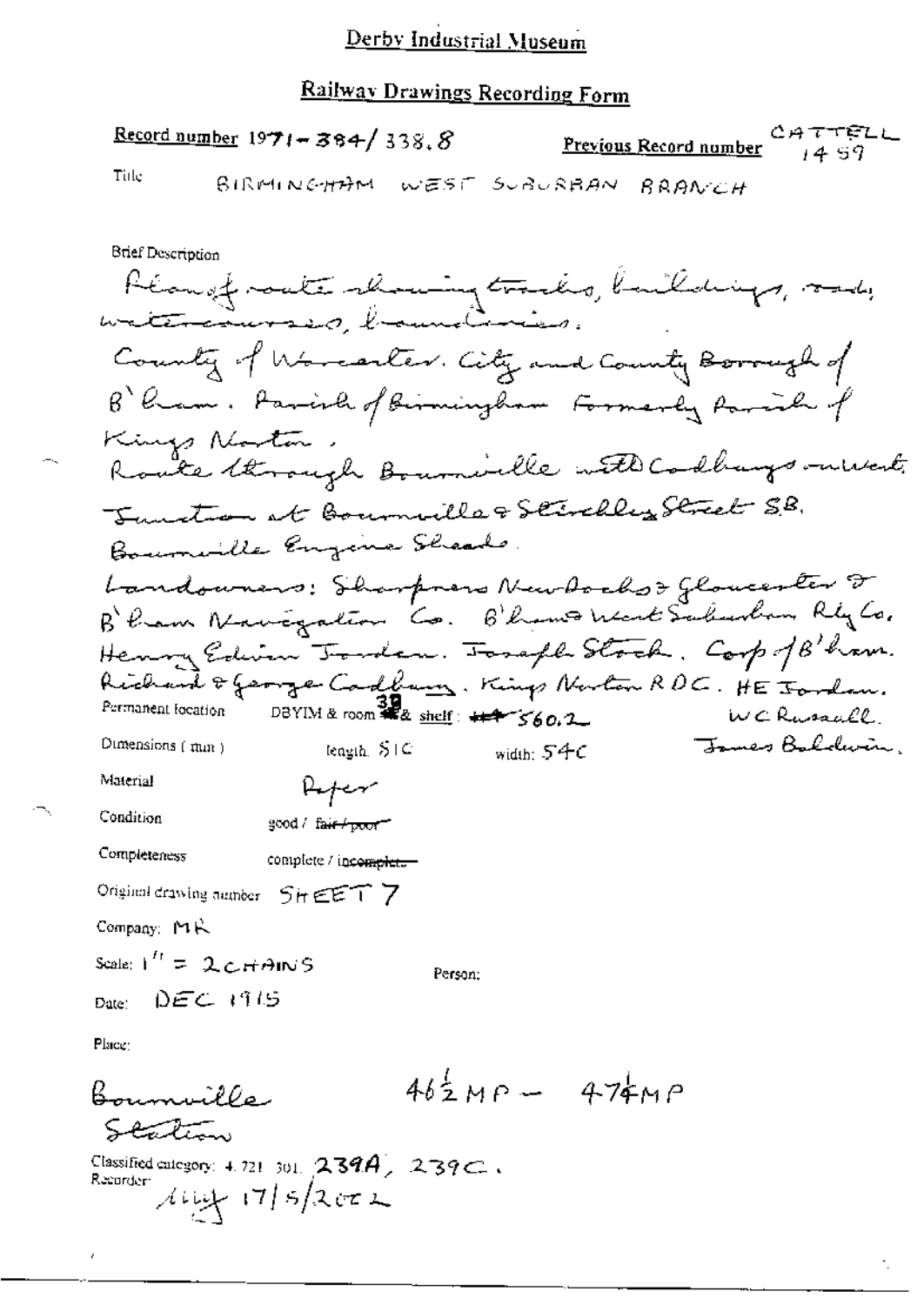## **Railway Drawings Recording Form**

Record number  $1971 - 384/274$ 

CATTELL Previous Record number 1337

Title **BOURNVILLE** 

**Brief Description** 



Permanent location

DBYIM & room 49 & shelf:  $113$ 

Dimensions (mm)

length:  $615$ width:  $3/5$ 

Material

Tracen paper good (fair) poor brille

Condition Completeness

complete / incomplete

Original drawing number  $\times$  277

Company:

$$
Scale: I'' = 40FEE
$$

Person:

Date: Quet  $15/1909$ 

Place:

Bonnville

Classified category: 4, 721, 301,  $239A$ Recorder  $\mu$ <br> $\mu$  23/11/2001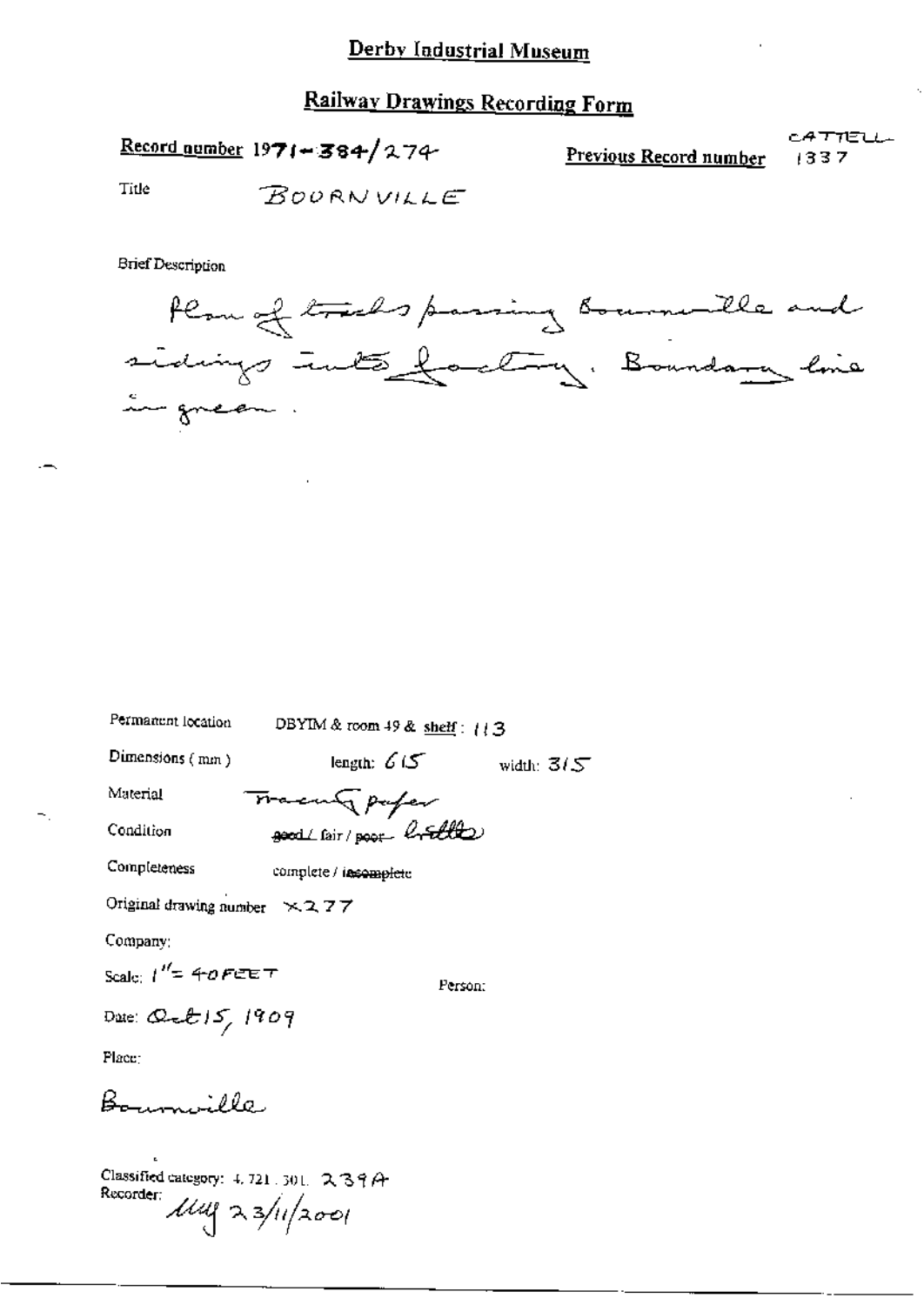## Railway Drawings Recording Form

CATTELL<br>Previous Record number 1357 Record number 1971-384/348 PLAN SHOWING BOUNDARY BETWEEN MIDLAND RAILWAY//<br>CO LTD R CADBURY BROS LTD AT BOURNVILLE Title

**Brief Description** 



| Permanent location           | DBYIM & room 49 & shelf: 114      |
|------------------------------|-----------------------------------|
| Dimensions (mm)              | length: $2210$<br>width: $475$    |
| Material                     | Paper fabric                      |
| Condition                    | good / fair / pour                |
| Completeness                 | complete / incomplete             |
| Original drawing number X289 | 2480 Cadbury Eugeneers Office     |
| Company: CAOBURY             |                                   |
| Scale: $t'' = 32$ FEET       |                                   |
| Date: $0e^{-1909}$           | Person Barron Cadburg - Secretary |

Place:

 $\frac{1}{2}$ 

Classified category:  $4.721, 301, 2.397$ Recorder:  $11446$   $s/7/2002$